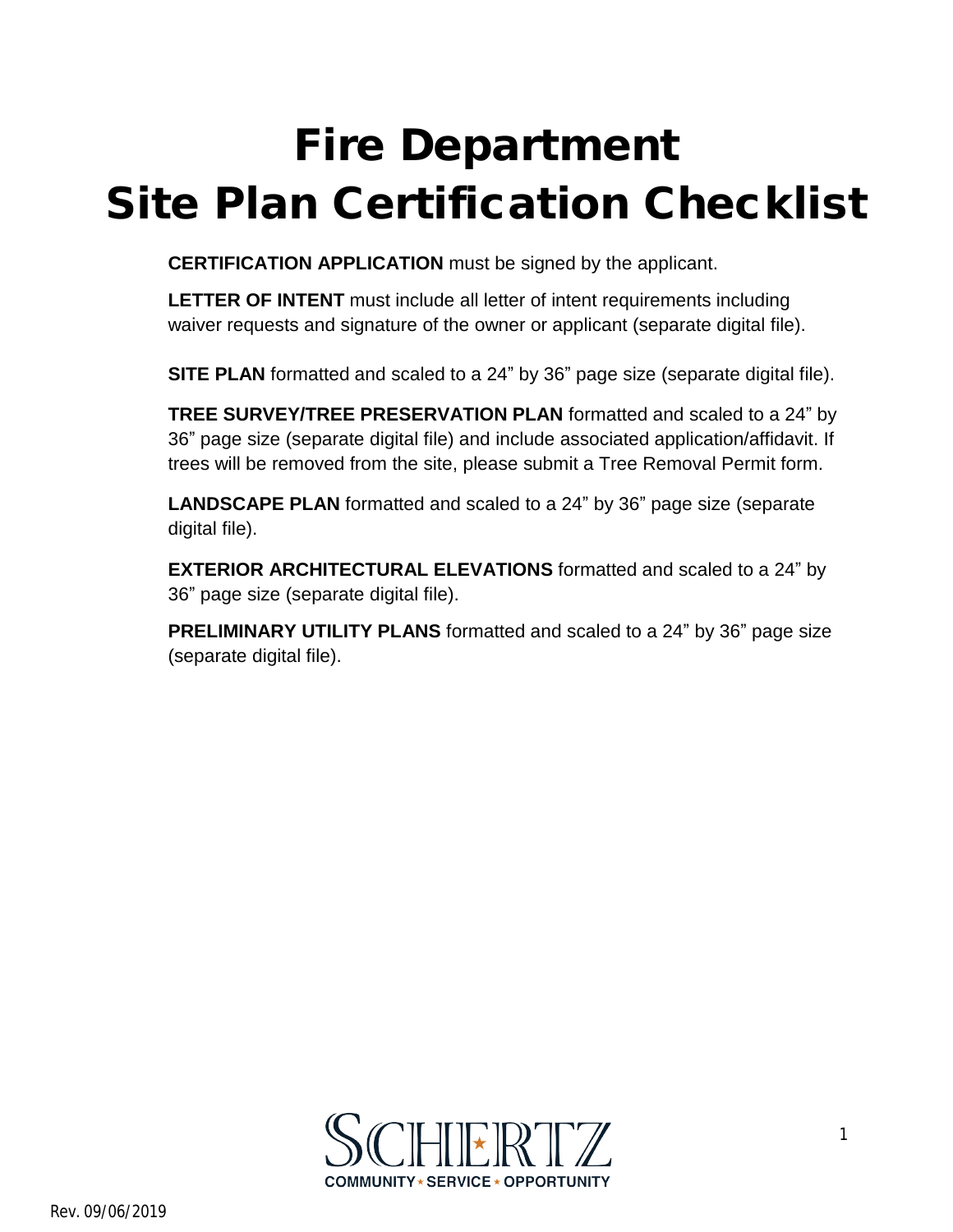## **LETTER OF INTENT REQUIREMENTS**

- Define acreage of subject property.
- Describe in detail the location of the property. (Example: *approximately 125 feet South of Main Street* or distance from an intersection.)
- Specify proposed uses with specific operations defined
- Square footage of proposed building.
- Please specify if the proposed development will be developed in phases.
- If there is going to be more than one use, will each use be operated and maintained by one owner (Example: Church and Daycare/School).
- Special considerations (i.e. requested waivers, or variances)
- Specify zoning district.
- The letter of intent must provide the signature and contact information of the owner or owners authorized agent.

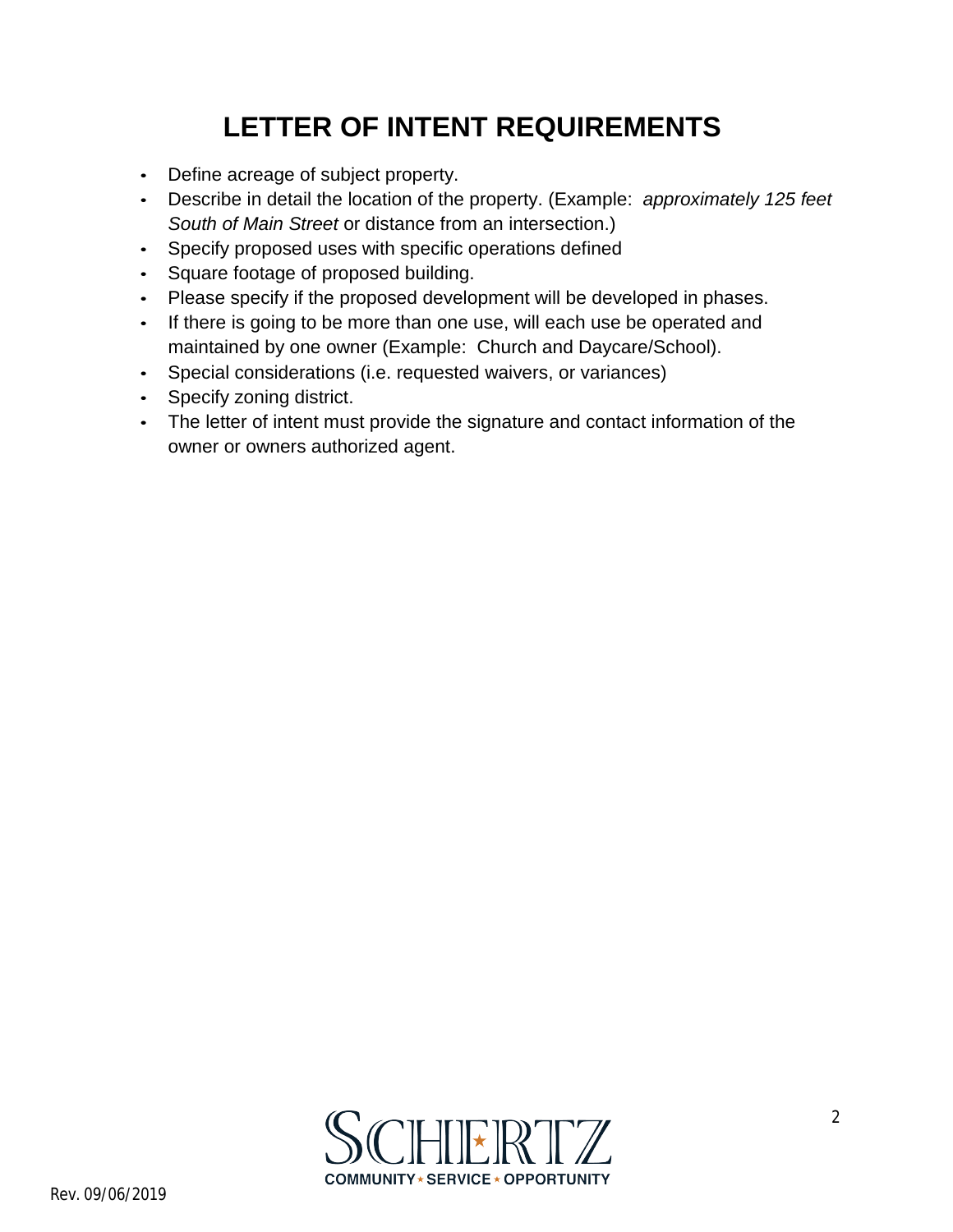## **SITE PLAN TECHNICAL CHECKLIST**

| <b>General Site Plan Sheet</b>                                                                                                                                                                         | <b>Applicant</b> |
|--------------------------------------------------------------------------------------------------------------------------------------------------------------------------------------------------------|------------------|
| Location map with north arrow and scale                                                                                                                                                                |                  |
| North arrow                                                                                                                                                                                            |                  |
| Graphic and written scale. Scale must be 1"=20' or as determined by the<br><b>Director</b>                                                                                                             |                  |
| Site boundaries with bearings and distances                                                                                                                                                            |                  |
| Title block located in the lower right hand corner containing the subdivision<br>name with block and lot number, and address                                                                           |                  |
| Name, address, and phone number of the property owner, applicant and<br>engineer                                                                                                                       |                  |
| Legend, if abbreviations or symbols are used                                                                                                                                                           |                  |
| Parking areas and structures with typical parking dimensions                                                                                                                                           |                  |
| Show wheel stops in parking stalls adjacent to sidewalks and landscaped<br>areas as required                                                                                                           |                  |
| Existing improvements within 200-feet of the subject property. (Buildings,<br>drives aprons, etc.)                                                                                                     |                  |
| Land use, zoning, subdivision name, recording information, and owner name<br>for adjacent properties                                                                                                   |                  |
| Location of any accessory items (kiosks, drop boxes, accessory structures,<br>$etc.$ )                                                                                                                 |                  |
| Any existing or proposed easements                                                                                                                                                                     |                  |
| Identify all landscape areas by gray scaling or a unique identifier                                                                                                                                    |                  |
| Provide and complete the following note: According to Flood Insurance Rate<br>Map, Panel $\_\_\_\$ , dated $\_\_\_\$ , is located in zone(s) $\_\_\_\$ and is/is not<br>within the 100-year floodplain |                  |
| If floodplain exists on the property, identify the location of the FEMA 100-<br>year floodplain with elevation including finished floor elevation                                                      |                  |
| Distances between existing and proposed driveways                                                                                                                                                      |                  |
| Drive approach dimensions and radii                                                                                                                                                                    |                  |
| Show traffic flow arrows and dimensions of drive isles                                                                                                                                                 |                  |

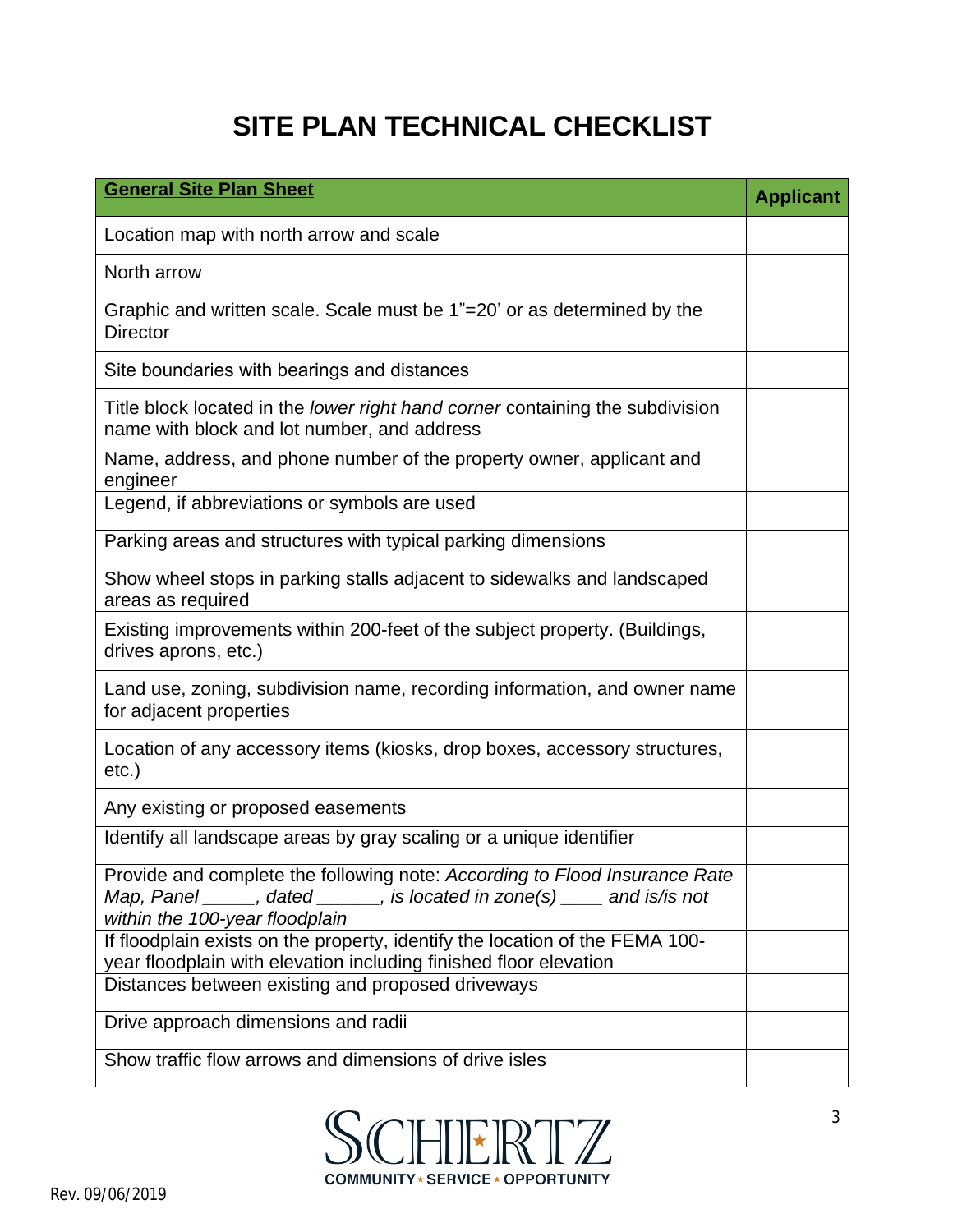| Show fire lanes with pavement widths, surface type, and radii of curves                                                                                                                                                 |  |  |  |  |  |
|-------------------------------------------------------------------------------------------------------------------------------------------------------------------------------------------------------------------------|--|--|--|--|--|
| A site data summary table providing the following information:                                                                                                                                                          |  |  |  |  |  |
| Proposed Use (letter of intent is required)<br>$\circ$                                                                                                                                                                  |  |  |  |  |  |
| Zoning district<br>$\circ$                                                                                                                                                                                              |  |  |  |  |  |
| Lot area (acreage and square footage)<br>$\circ$                                                                                                                                                                        |  |  |  |  |  |
| Square footage and percentage of impervious<br>$\circ$<br>coverage                                                                                                                                                      |  |  |  |  |  |
| Building area in square feet (separated by use)<br>$\circ$                                                                                                                                                              |  |  |  |  |  |
| Building height (feet and number of stories)<br>$\circ$                                                                                                                                                                 |  |  |  |  |  |
| Floor area ratio (FAR)<br>$\circ$                                                                                                                                                                                       |  |  |  |  |  |
| Total parking with calculations separated by use:<br>$\circ$<br>required/ provided (EX: 44 required/ 45 provided)                                                                                                       |  |  |  |  |  |
| Number of handicap spaces: required/provided (per<br>$\circ$<br>ADA standards)                                                                                                                                          |  |  |  |  |  |
| Number of dwelling units and number of bedrooms for<br>$\circ$<br>multi-family developments (if applicable)                                                                                                             |  |  |  |  |  |
| Provide a 2" by 4" blank rectangle for City Approval                                                                                                                                                                    |  |  |  |  |  |
| Location of dumpster/ trash enclosure with dimensions (including height)<br>and materials. Dumpster enclosures must be a minimum of 12' by 12' by 8'<br>high constructed out of masonry material with solid metal gates |  |  |  |  |  |
| Location and dimensions of sidewalks and ramps                                                                                                                                                                          |  |  |  |  |  |
| Any additional information as deemed necessary to adequately evaluate the<br>site plan                                                                                                                                  |  |  |  |  |  |
| <b>Architectural Elevation Sheets</b>                                                                                                                                                                                   |  |  |  |  |  |
| Articulation requirements can be found in Section 21.9.5 Exterior<br><b>Construction and Design Standards of the Unified Development Code</b>                                                                           |  |  |  |  |  |
| Provide an elevation of all four sides of the building at an architectural scale<br>of $1" = 20'$                                                                                                                       |  |  |  |  |  |
| Provide horizontal and vertical dimensions of each elevation including all<br>articulations                                                                                                                             |  |  |  |  |  |
| Label each elevation using cardinal directions                                                                                                                                                                          |  |  |  |  |  |
| Label building materials and colors                                                                                                                                                                                     |  |  |  |  |  |

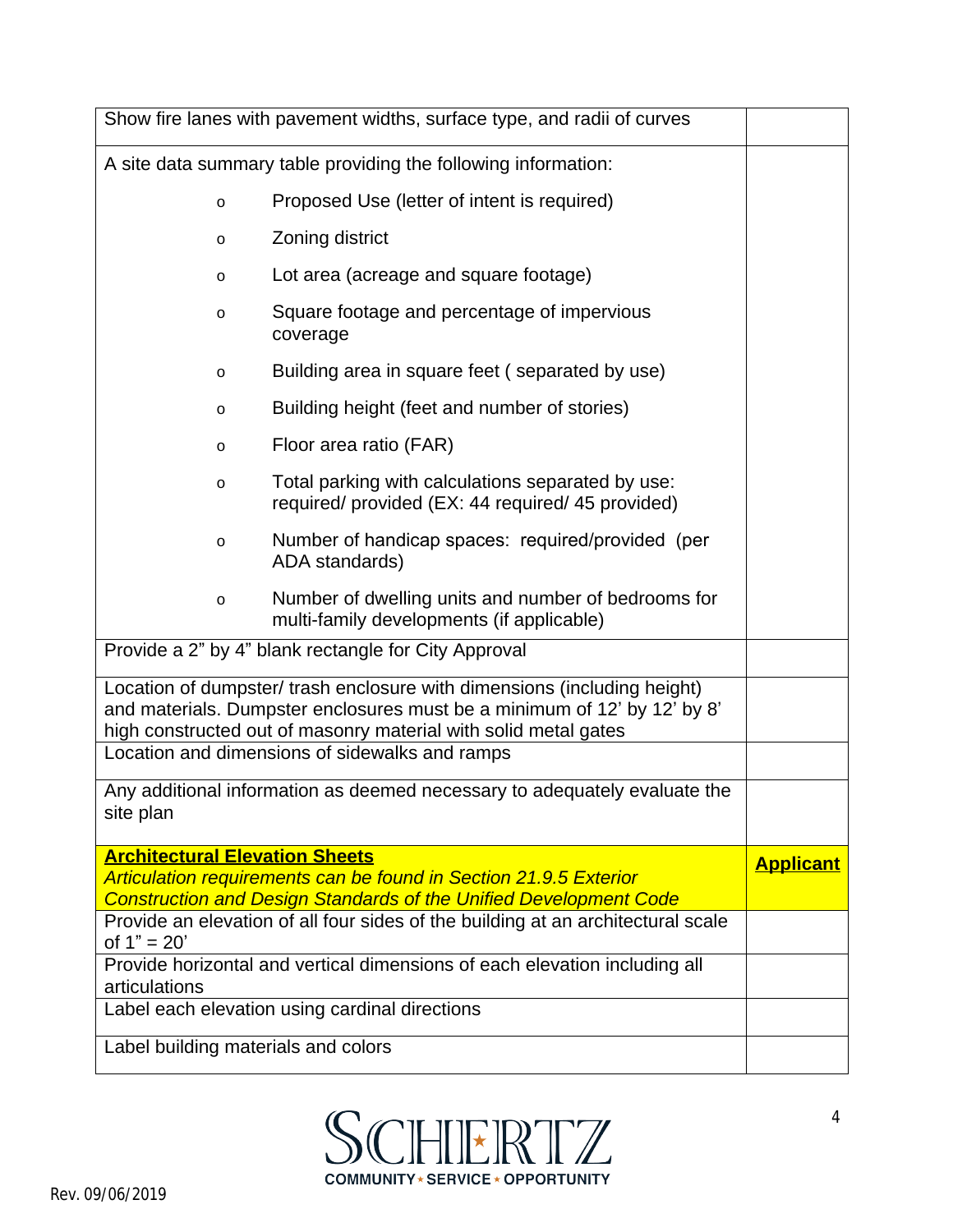| Identify Building Design Category (Industrial, Commercial, Office/Public, or<br>Multi-Family)                                                                                                                               |                  |
|-----------------------------------------------------------------------------------------------------------------------------------------------------------------------------------------------------------------------------|------------------|
| <b>Landscape Sheet</b><br>Landscaping requirements can be found in Section 21.9.7 Landscaping and<br>21.14.3 Additional Design requirements of the Unified Development Code                                                 | <b>Applicant</b> |
| <b>Show North Arrow</b>                                                                                                                                                                                                     |                  |
| Graphic and written scale. Scale must be 1"=20' or as determined by the<br><b>Director</b>                                                                                                                                  |                  |
| Location, size, and species of all trees to be preserved                                                                                                                                                                    |                  |
| Location of all plant and landscaping material to be used, including plants,<br>paving, benches, screens, fountains, statues, earthen berms, or other<br>landscape features                                                 |                  |
| Species, size, spacing, and quantities of all plant material to be used in a<br>tabular form                                                                                                                                |                  |
| Note on the plan stating that all required landscape areas shall be<br>maintained with an automatic underground irrigation system                                                                                           |                  |
| Square footage and percentage of total site that is landscaped                                                                                                                                                              |                  |
| Number of required trees on site and number of provided trees                                                                                                                                                               |                  |
| Location of all proposed and existing easements. Show the location of all<br>overhead and underground utility lines. A minimum distance of 8' must be<br>maintained between the underground utility lines and the plantings |                  |
| Planter islands are required every twelve (12) parking spaces and at the<br>terminus of all parking rows                                                                                                                    |                  |
| Parking lots and vehicular use areas shall be screened from all properties<br>and abutting public right-of-way                                                                                                              |                  |
| Trees shall be planted adjacent to any public right-of-way and the average<br>density is based on the classification of the roadway                                                                                         |                  |
| Additional information as deemed necessary to adequately evaluate the<br>landscape plan                                                                                                                                     |                  |

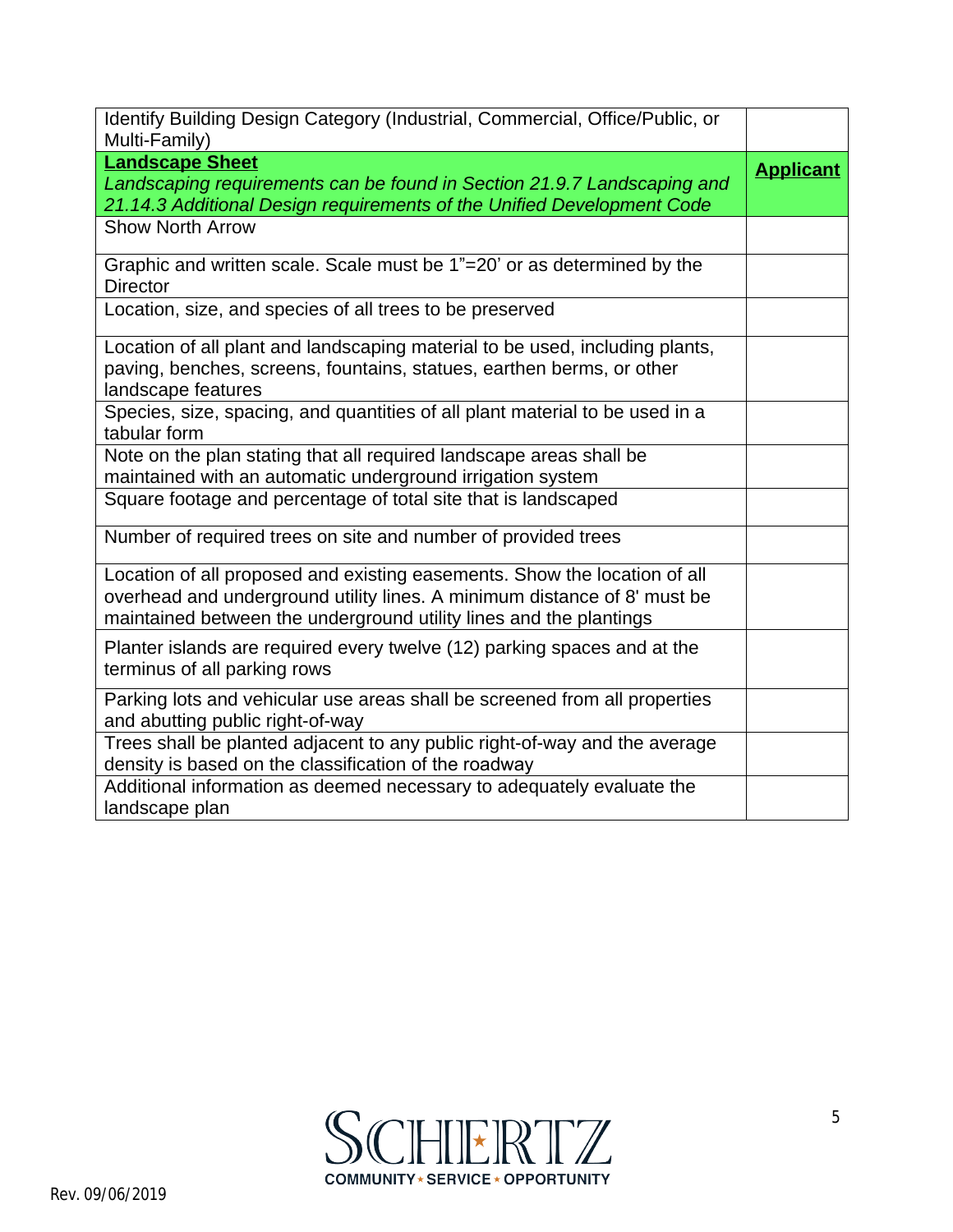| <b>Tree Preservation / Mitigation Sheet</b>                                                                                                       |                                                                         |            |                    |          | <b>Applicant</b> |  |  |
|---------------------------------------------------------------------------------------------------------------------------------------------------|-------------------------------------------------------------------------|------------|--------------------|----------|------------------|--|--|
|                                                                                                                                                   | Tree Preservation and Mitigation requirements can be found in Section   |            |                    |          |                  |  |  |
| 21.9.9 Tree Preservation and Mitigation of the Unified Development Code<br><b>Show North Arrow</b>                                                |                                                                         |            |                    |          |                  |  |  |
|                                                                                                                                                   | Graphic and written scale. Scale must be 1"=20' or as determined by the |            |                    |          |                  |  |  |
| <b>Director</b>                                                                                                                                   |                                                                         |            |                    |          |                  |  |  |
| A tree preservation / mitigation summary table providing the following<br>information:                                                            |                                                                         |            |                    |          |                  |  |  |
| No.                                                                                                                                               | <b>Type/Species Tree</b>                                                | <b>DBH</b> | Remove<br>Preserve |          |                  |  |  |
|                                                                                                                                                   |                                                                         |            | Exempt             | Mitigate | Replace          |  |  |
| 1.                                                                                                                                                |                                                                         |            |                    |          |                  |  |  |
| 2.                                                                                                                                                |                                                                         |            |                    |          |                  |  |  |
| 3.                                                                                                                                                |                                                                         |            |                    |          |                  |  |  |
|                                                                                                                                                   | <b>Total Inches</b>                                                     |            |                    |          |                  |  |  |
| <b>Total Mitigation Fee Due</b>                                                                                                                   |                                                                         |            |                    |          |                  |  |  |
| *Please note that 25% of all mitigatable protected class and heritage class                                                                       |                                                                         |            |                    |          |                  |  |  |
| trees must be preserved.                                                                                                                          |                                                                         |            |                    |          |                  |  |  |
| *Please note that all Protected Class Trees $(8n - 24n)$ are mitigated at a 1:1<br>DBH inch ratio.                                                |                                                                         |            |                    |          |                  |  |  |
| *Please note that all Heritage Class Trees (24" and larger) are mitigated at a                                                                    |                                                                         |            |                    |          |                  |  |  |
| 3:1 DBH inch ratio.                                                                                                                               |                                                                         |            |                    |          |                  |  |  |
| Location of all trees eight (8) inches and larger to be preserved or removed                                                                      |                                                                         |            |                    |          |                  |  |  |
| If floodplain exists on the property, identify the location of the FEMA 100-<br>year floodplain with elevation including finished floor elevation |                                                                         |            |                    |          |                  |  |  |
| Location of all proposed and existing easements. Show the location of all<br>overhead and underground utility lines.                              |                                                                         |            |                    |          |                  |  |  |
| Legend, if abbreviations or symbols are used                                                                                                      |                                                                         |            |                    |          |                  |  |  |
|                                                                                                                                                   |                                                                         |            |                    |          |                  |  |  |